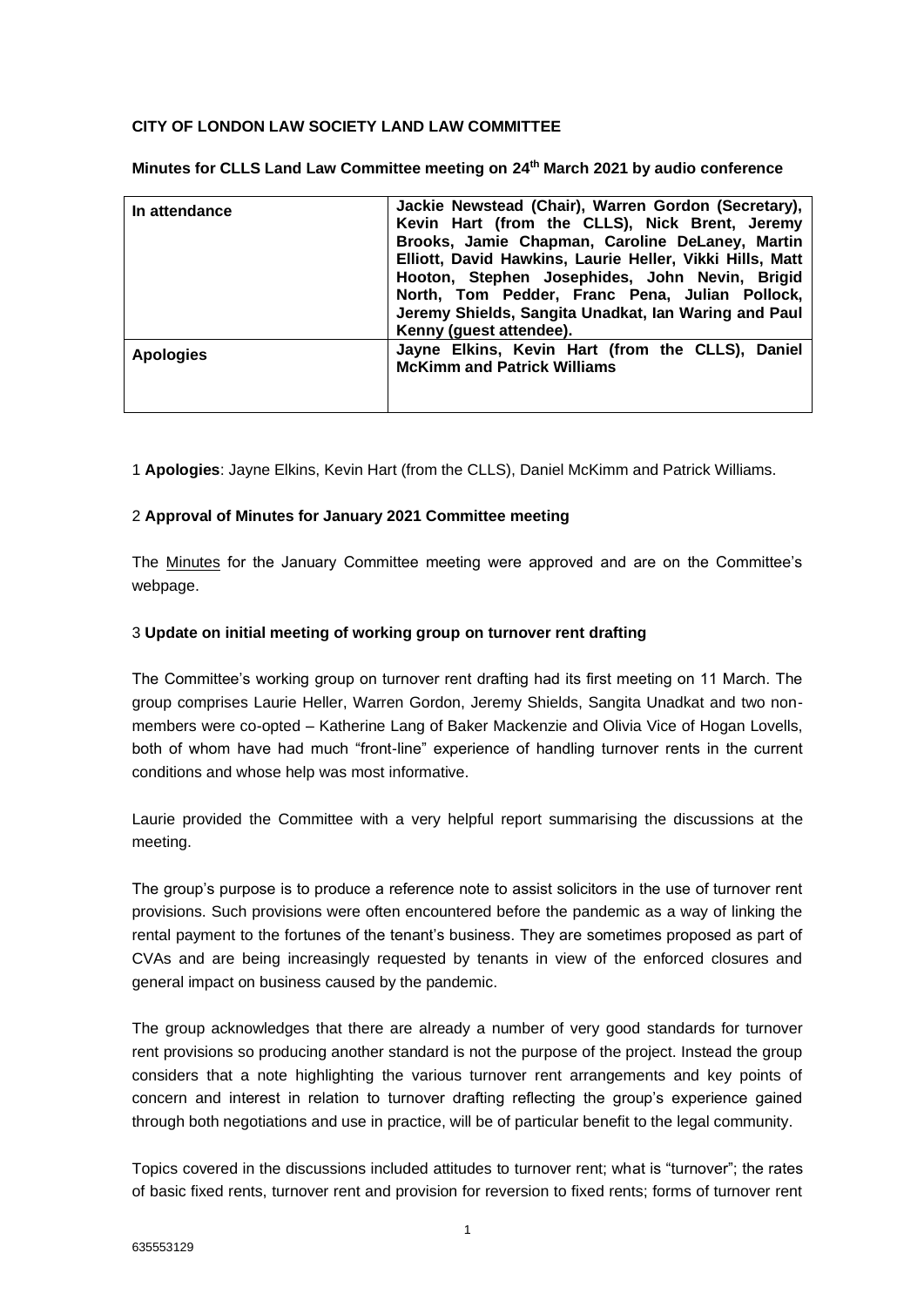arrangements and other relevant factors such as SDLT, confidentiality, assignment and subletting; keep open covenants and void trading periods; and CVAs.

The group intends to meet again to progress the note with a view to publishing this mid-2021. **Committee member responses to the note are requested by 16 April.**

### 4 **Update on Certificate of title project**

The Certificate of title working group had its latest meeting on 17 March to progress consideration of a new 8th edition.

The group focused on the suggested additional front-end provisions previously circulated to this Committee and ended up with a draft that was circulated with the papers for the Committee meeting. These limited numbers of provisions are intended to supplement the existing front end of the Certificate covering such matters as liability caps, time limits for claims, Rights of Third Parties Act and exclusive jurisdiction.

The Committee supported the inclusion of a provision for a liability cap – solicitors have caps in terms of engagement for their own clients, so there should be a cap for a certificate to third parties. The cap is a matter of negotiation linked to the value of the deal, property and loan but there are no absolutes here and the particular circumstances will dictate what is agreed. Consideration will need to be given to whether the cap extends to other reports provided on the transaction.

It is proposed that the Construction Law Committee will produce a form of Construction report, which can be included as a schedule to the Certificate**. Tom Pedder kindly agreed to follow up with the Construction Law Committee to ascertain their progress with this.** 

Warren also circulated his previous mark-up of parts of the Certificate focusing particularly on Schedule 5 (Letting Documents). Thanks to Committee members who have already provided comments, which Warren will work through making changes where appropriate. **If Committee members have not already commented on the proposed changes to Schedule 5 in particular, please send through any comments to Warren.**

The working group agreed that while the Schedule 5 statements do not need to and should not mirror the Model Commercial Lease provisions, there is some sense in seeking to bring the statements closer to the MCL. While not everyone uses the MCL or encounters it on a regular basis, it is as good as any industry standard lease out there at the moment and seeks to achieve a relatively balanced position but still broadly institutionally acceptable, which is what most leases are doing in today's market.

The group propose to meet next in a month's time when they can make further inroads into Schedule 5.

The group also agreed that when they have finalised the Certificate and associated documents, there should be a mini consultation among the PSL community (say lasting a month or so) which will provide an opportunity to capture and deal with any remaining major points before the new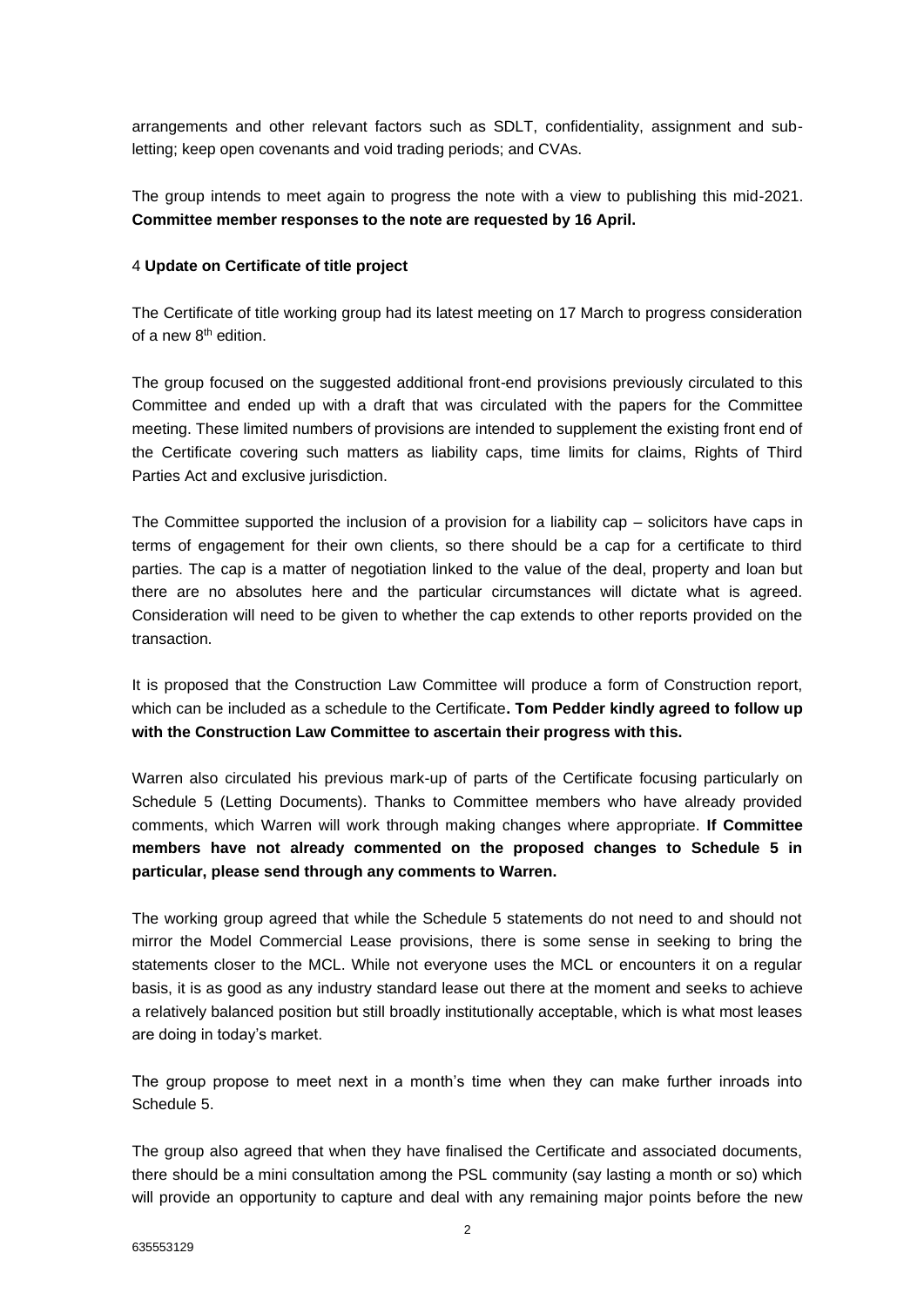edition is launched. 2021 remains the target for launch but if it needs to go beyond then, it can do so since there are no major issues with the current Certificate documentation.

## 5 **Response to consultation on changes to the Electronic Communications Code**

The consultation on changes to the Electronic Communications Code (click [here](https://www.gov.uk/government/consultations/consultation-on-changes-to-the-electronic-communications-code#history) for the consultation document) was mentioned at the January Committee meeting. Since the deadline for responding is the date of this March Committee meeting, the proposed response had to be circulated for comments to Committee members in between meetings. There had been little feedback on the proposed response, which was circulated again with the papers for this meeting. The response, which was produced by Laurie, Alison Hardy and Warren, has been drafted for both the Law Society and the CLLS with a few small differences between each law society's response.

The consultation follows from regular feedback from various stakeholders that the 2017 Code is not having its intended effect. The Government considers that changes are required to realise fully the aim and ambition behind the 2017 Code and speed up commercial and public investment in gigabit-capable networks. The changes also address problems with the Code highlighted by tribunal and court decisions.

The Committee's response states that new Code agreements in the sphere of commercial property would be completed more quickly if there was a common impetus among site providers/occupiers and operators to have the apparatus installed. The Code pays insufficient attention to the motivations (or lack of them) of site providers for entering into Code agreements in certain situations; why would they enter into a Code agreement if there is little incentive for them (financially or otherwise which the consultation does not consider) and instead potential detriment for example in the form of restrictions on development?

A distinction also needs to be made between fixed line (broadband) agreements which generally proceed more smoothly because the property itself benefits, as compared to negotiations in respect of mobile installations, on rooftops, elsewhere on the property or in greenfield sites, which are often more contentious because the property itself may not benefit.

The response highlights that standard form Code wayleaves and other agreements on a balanced basis might well help negotiations to reach fruition thereby speeding up installations, and suggests that the Government might consider endorsing such forms as those produced by the Corporation of the City of London and the Greater London Authority.

The final form of the response submitted (which has a couple of minor clerical changes) will be circulated to the Committee in due course. Many thanks to the authors of the response for their work on this.

## 6 **[Telecommunications Infrastructure \(Leasehold Property\) Act 2021](https://www.legislation.gov.uk/ukpga/2021/7/contents/enacted)**

The **[Telecommunications Infrastructure \(Leasehold Property\) Act 2021](https://www.legislation.gov.uk/ukpga/2021/7/contents/enacted)** received Royal Assent on 15 March, although the keys parts of the Act have not yet come into force and it appears unclear when this will be.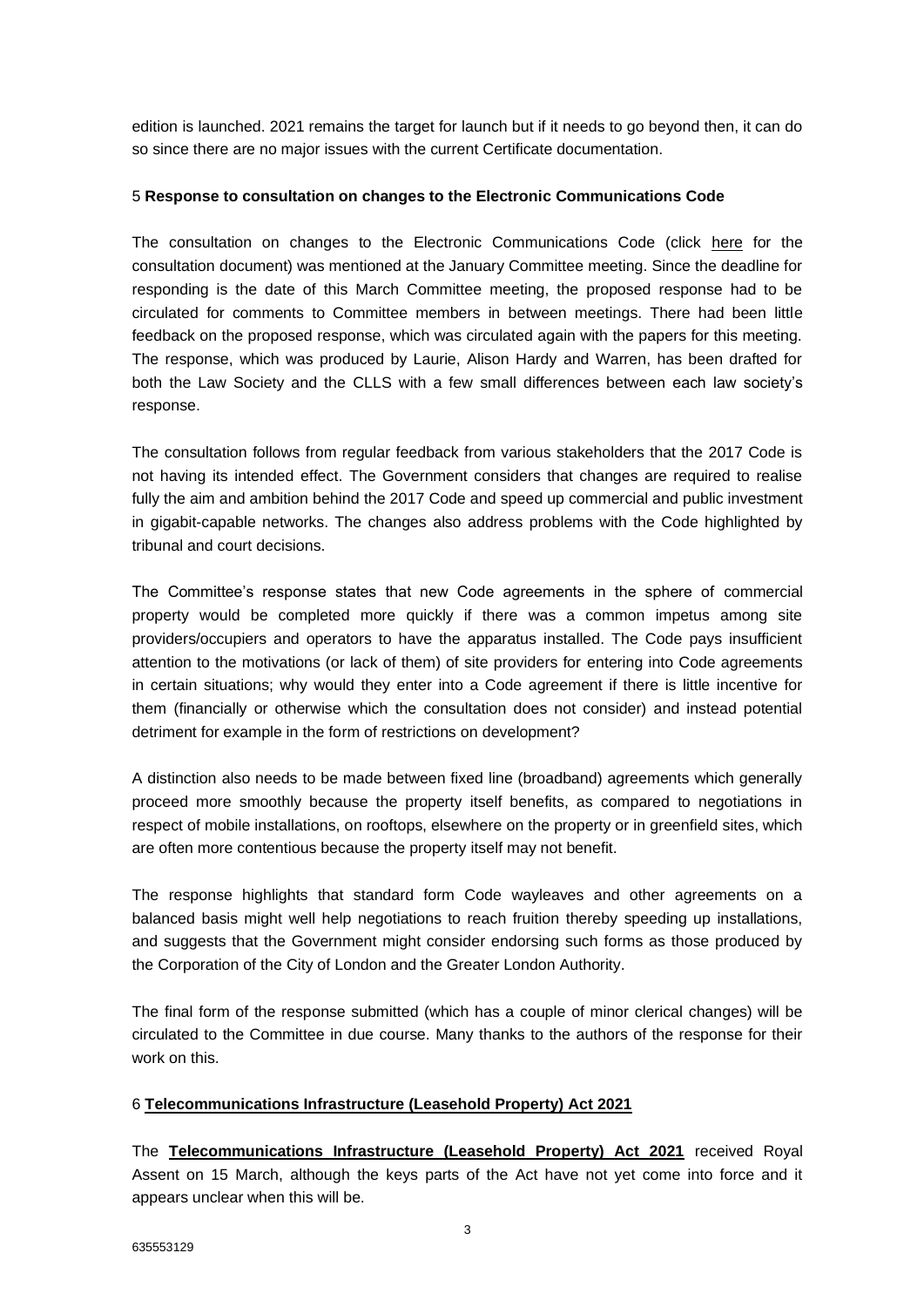The legislation inserts a new Part 4A into the Electronic Communications Code and it is aimed at let premises that form part of a multiple dwelling building (multiple dwelling building is a building containing two or more sets of premises which are used as, or intended to be used as, a separate dwelling). The mischief that the legislation seeks to tackle is that operators are unable to connect up residential tenants (to gigabit-capable broadband/fibre networks) because of a lack of response from their landlords (to facilitate the necessary access etc.). The legislation provides that if a specified process is gone through and the landlord still fails to respond, a court can make an order imposing an agreement that code rights are exercisable by the operator to provide the electronic communications service to the let premises.

# 7 **HM Land Registry's [Practice Guide 81](https://www.gov.uk/government/publications/encouraging-the-use-of-digital-technology-in-identity-verification-pg81/practice-guide-81-encouraging-the-use-of-digital-technology-in-identity-verification) on encouraging the use of digital technology in identity verification**

On 2 March, Land Registry issued Practice guide 81 on encouraging the use of digital technology in identity verification. They believe that there is scope for an alternative higher standard of identity check – using biometric and cryptographic technology- that gives greater certainty to the conveyancer that they have discharged their duty on identity verification in connection with land registration applications.

The guide sets out that alternative standard for checking identity, which can be applied immediately. Use of that alternative standard is voluntary and this is separate to Land Registry's requirements as to how confirmation or evidence of identity is to be provided as part of an application for registration (for which see Land Registry's practice guide 67 on evidence of identity).

The benefit of a conveyancer using the alternative standard is that they will have fulfilled their obligation to take reasonable steps in relation to the requirement to verify their client's identity and will reach what is called the "Safe Harbour". This means that Land Registry will not pursue any recourse claim against the conveyancer resulting from the registration of a fraudulent transaction on the grounds that identity checks were inadequate. Compliance with the standard involves the carrying out of various steps and if they cannot all be carried out or if there remains reasonable doubt over the client's identity and it is not positively resolved, the standard will not be achieved.

Of some comfort to conveyancers is Land Registry's statement that it must satisfy itself that there has indeed been fraud or negligence before seeking recourse against a conveyancer.

It remains to be seen whether the technology to satisfy the standard is readily available in the market.

## 8 **Government consultations on energy efficiency**

On 17 March 2021 the Government published two consultations on national performance-based [policy framework for rating the energy and carbon performance of large commercial and industrial](https://www.gov.uk/government/consultations/introducing-a-performance-based-policy-framework-in-large-commercial-and-industrial-buildings)  [buildings in England and Wales;](https://www.gov.uk/government/consultations/introducing-a-performance-based-policy-framework-in-large-commercial-and-industrial-buildings) and on a [framework to improve the implementation and](https://assets.publishing.service.gov.uk/government/uploads/system/uploads/attachment_data/file/970192/non-domestic-prs-mees-epc-b-future-trajectory-implementation.pdf)  [enforcement of the energy performance certificate \(EPC\) B target by 2030 for privately rented](https://assets.publishing.service.gov.uk/government/uploads/system/uploads/attachment_data/file/970192/non-domestic-prs-mees-epc-b-future-trajectory-implementation.pdf)  [non-domestic buildings in England and Wales.](https://assets.publishing.service.gov.uk/government/uploads/system/uploads/attachment_data/file/970192/non-domestic-prs-mees-epc-b-future-trajectory-implementation.pdf)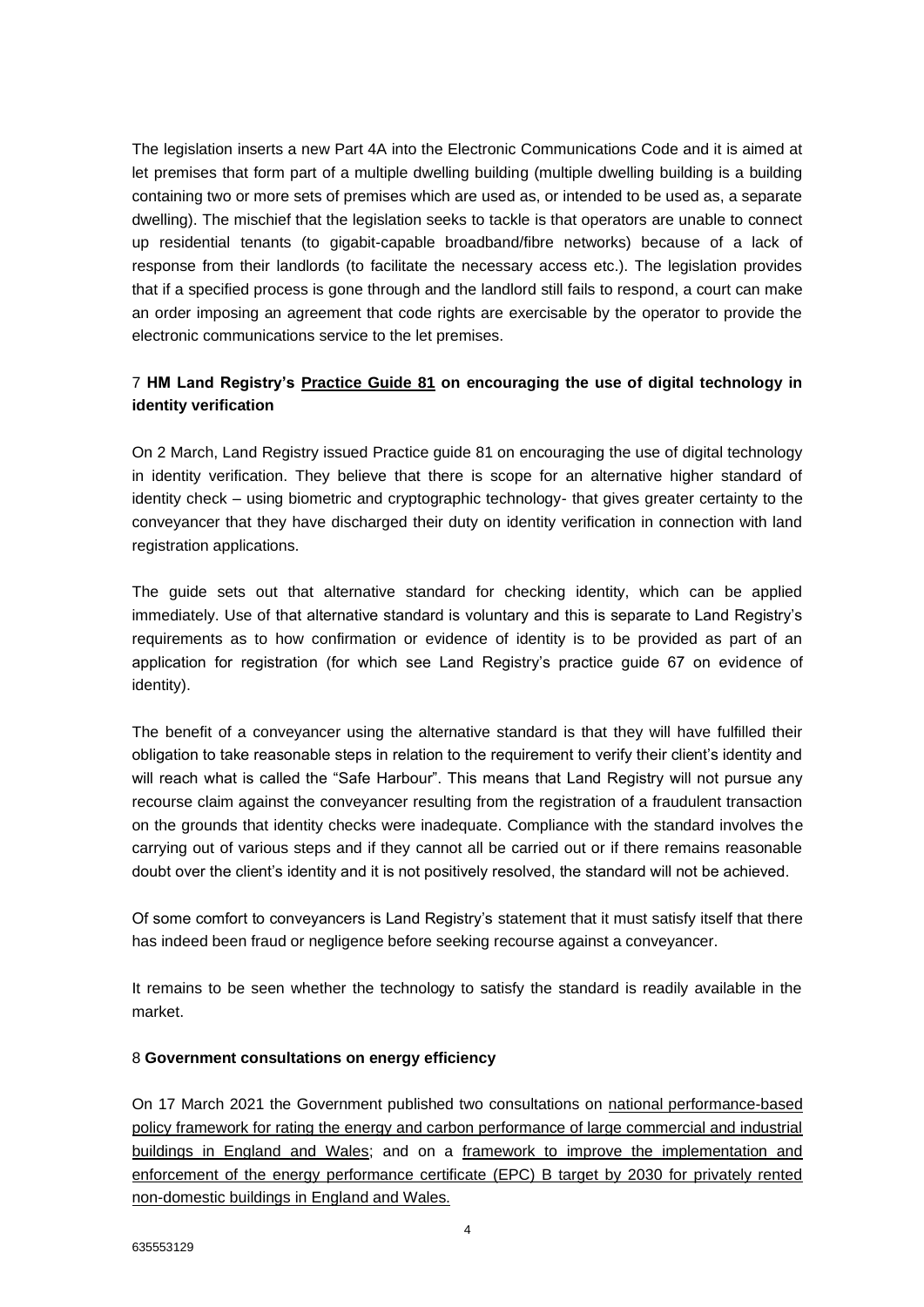They are important consultations. The first one sets out the Government's plans to introduce a national performance-based policy framework for assessing energy use and carbon emissions in commercial and industrial buildings above 1,000m² in England and Wales, with annual ratings and mandatory disclosure as the first step. The rating will be performance-based and reward a building with a higher score if the building actually reduces their measured energy use and carbon emissions. The Government proposes that owners and single tenants of buildings above 1,000m² will be required to obtain a rating for their building on an annual basis and have that rating disclosed publicly online. Prospective tenants and buyers must be made aware of the rating before the building is let or sold and the consultation considers how this will interact with the commissioning of EPCs. The consultation proposes that instead of needing to obtain EPCs alongside performance-based ratings to prove compliance, landlords will be able to agree the set of cost-effective measures that they need to install under the Minimum Energy Efficiency Standards (MEES) with the scheme administrator when they are first required to obtain annual ratings. The Government plans to introduce the ratings in three phases over the 2020s with a phase one soft launch in April 2022 for an estimated 10,000 offices in England and Wales. The consultation's proposals complement the future target for the Non-Domestic Private Rented Sector MEES of EPC B by 2030.

The second consultation focuses on improving the implementation and enforcement of the Non-Domestic Private Rented Sector MEES regulations. Among points of interest are:

- The requirement for listed buildings, and those in a conservation area, which are to be rented out, to have an EPC subject to exemptions (there has been some confusion over whether listed buildings need an EPC).
- A phased implementation of the EPC B by 2030 requirement, with EPC C by 2027 set as an interim milestone. The interim milestone does not mean that landlords must improve their properties to an EPC C before then improving the property to achieve an EPC B instead landlords should invest in the improvement of their building in a way that is most cost-effective and minimises disruption to themselves and their tenants.
- The introduction of two-year 'compliance windows'. The 'compliance window' will begin with the requirement for landlords to present a valid EPC. For EPC C, the Government proposes the compliance window should be 2025-2027, and for EPC B 2028-2030. (From 1 April 2023, as per the current position, all non-domestic rental properties in scope of the MEES Regulations will need to be compliant with EPC E, or have a valid exemption.)
- A move away from enforcement at the point of let. This has especially caused problems with properties let in a shell and core state. Landlords will still be required to hold a valid EPC when looking to rent out their property, but for the purposes of meeting MEES, all non-domestic rented buildings will need to achieve an EPC C by 2027 and EPC B by 2030, regardless of when they are let.
- The continual requirement to have an EPC if letting this will ensure that lease renewals are captured, by ensuring that properties always have an up-to-date EPC during the whole time that they are being rented out.
- The possibility of giving tenants of non-domestic properties some duties regarding compliance with MEES.
- The consultation's illustrative timeline shows that the amendments to the PRS Regulations would come into force on 1 April 2025.

9 June 2021 is the deadline for responding to the consultations. The Committee does not propose to provide its own response to the consultations. **However, the Committee requested that Kevin Hart ask if any other CLLS Committee is looking at and responding to these consultations and if so, the Committee can add their own comments.**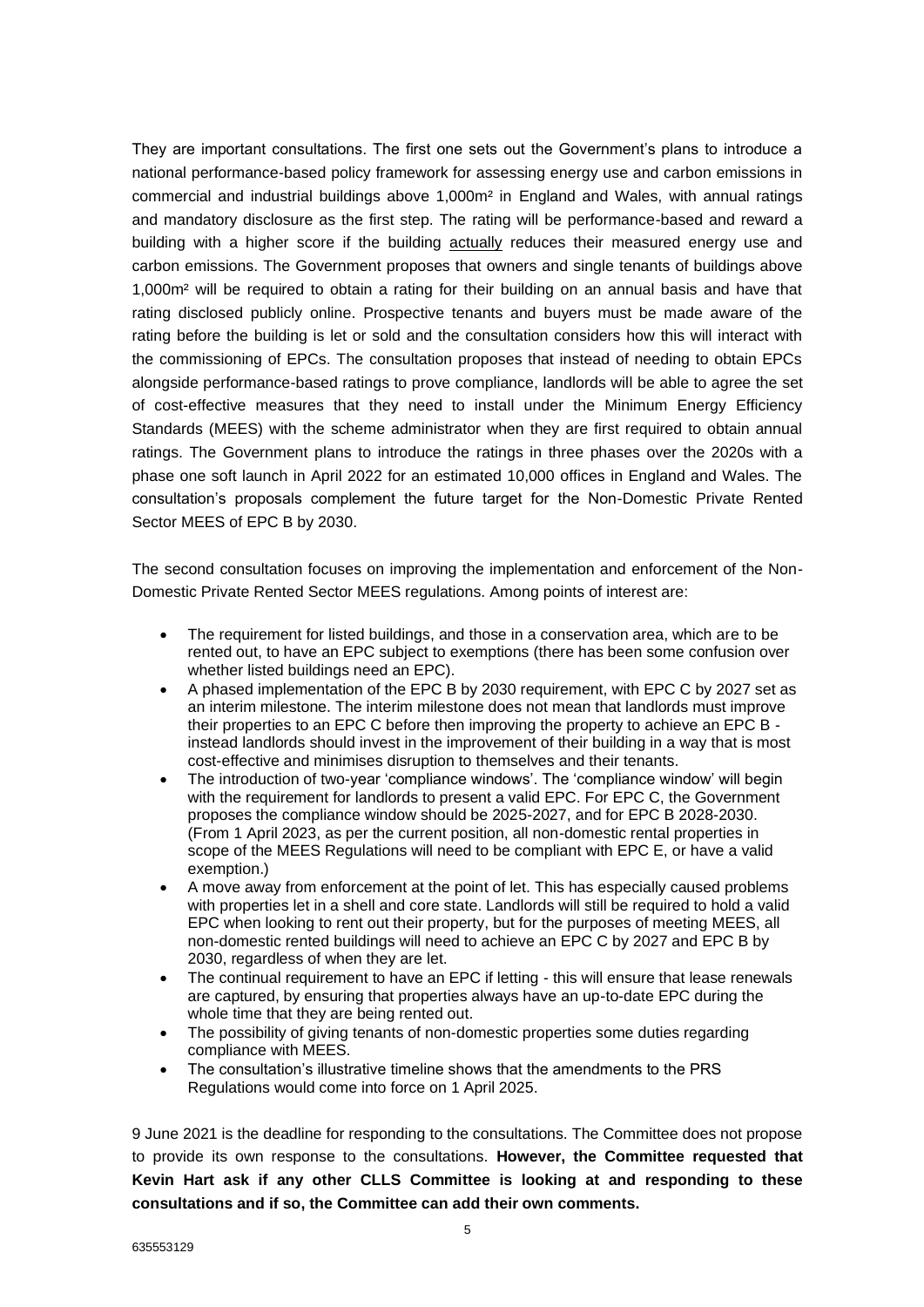The consultations more generally highlight the importance of landlords and tenants sharing energy data and there are often provisions in that regard in sustainability clauses in leases.

#### 9 **Working with the Law Society's Conveyancing and Land Law Committee**

Jackie and Warren represented the Committee in a meeting with representatives of the Law Society and its Conveyancing and Land Law Committee to discuss opportunities for the two Committees to work together for example in responding to consultations. The joint response on the Electronic Communications Code consultation is the first example. The Law Society already receives the minutes of the Committee's meetings and the Law Society's Conveyancing and Land Law Committee will share with the Committee topics that it is considering so that we can determine projects of mutual interest. This collaboration between the Committees is a very positive step which should strengthen the messaging from the legal profession for the benefit of real estate lawyers generally, whether specialising in commercial or residential property.

### 10 **Next stage of the standard sub-station lease project**

Jeremy Brooks mentioned the possibility of the project extending to a lease of part of a building (and addressing a possible superior landlord and forfeiture concerns) together with a due diligence note. That could extend to a bespoke certificate of title. **Committee members are requested to ask at their firms whether the CLLS sub-station lease is being used on transactions and to report back to Warren.**

## 11 **Update on CLLS meeting with the Law Commission**

Warren attended a meeting with the Law Commission together with David Hobart, Edward Sparrow and Dorothy Livingstone. It was a productive meeting intended to discuss possible topics for the Law Commission's consideration. Warren suggested looking at issues with the Landlord and Tenant Act 1954 and Landlord and Tenant (Covenants) Act 1995; a follow-up on esignatures in the light of the experiences during the pandemic; and getting rid of some of the remaining perpetuity style traps such as the 21 years for reversionary leases. It is hoped this will be the start of continuing dialogue with the CLLS over the Law Commission's programme of reform.

#### 12 **Small change to CLLS standard [rent deposit deed](https://www.citysolicitors.org.uk/clls/clls-precedent-documents/city-of-london-law-society-suggested-form-of-rent-deposit-deed/)**

A minor update was made on 19 February to the CLLS Land Law Committee's Form of Rent Deposit Deed. This relates to the period for repayment of a deposit balance where there is an ascertained but unquantified claim for liabilities at the relevant date for repayment. The document previously had a square bracketed period of six months after the relevant date for repayment unless quantified in the meantime. The change is to extend the period (again square bracketed) to 12 months after the relevant date for repayment unless quantified in the meantime, with a footnote to consider whether that period is realistic for quantifying all claims for liabilities in the context of the particular lease. The drafting seeks to achieve a balance between the tenant's wish to have the deposit balance repaid as soon as possible and the landlord's need to have a sufficient period in which to quantify claims.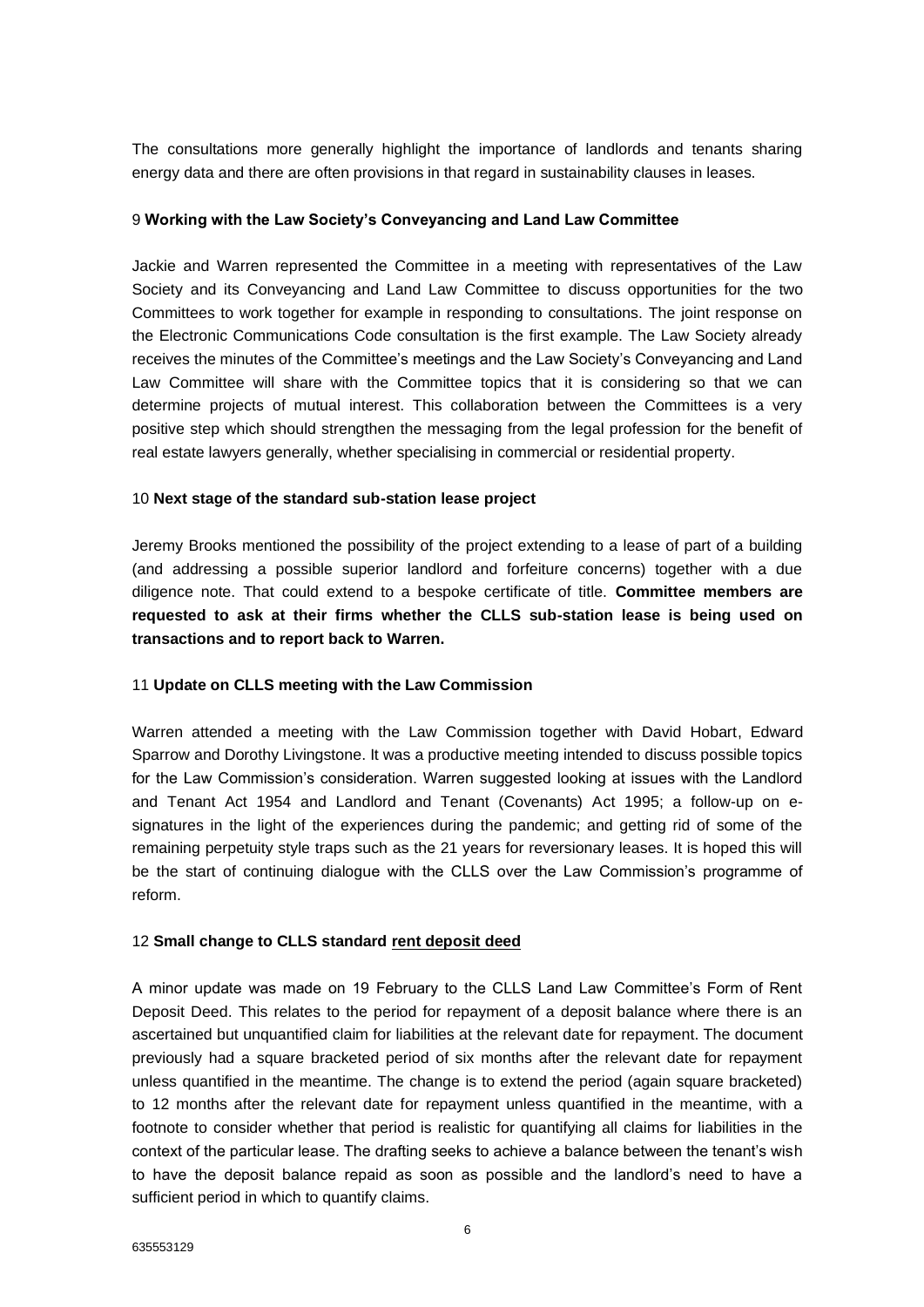## 13 **FCA Business Interruption Insurance Supreme Court decision**

In the light of the Supreme Court's decision on business interruption insurance in relation to the pandemic, the Committee considered whether landlords might start to compel tenants to obtain business interruption cover with "disease extension coverage" and tenants will ask if landlords have such coverage to cover off unpaid rents. This may factor in rent suspension for COVID/pandemic arrangements. Some insurance policies extend "damage" to non-physical damage so a lease rent suspension for damage may be triggered. **The Committee may have a mini project looking at a guidance note considering rent suspension provisions in a pandemic context – this project may follow completion of the Turnover rent project.**

## 14 **COVID19 and enforcement update**

On 10 March 2021, the Government announced that the moratorium on the forfeiture of business leases for non-payment of rent will be further extended for England to 30 June 2021. (Wales is also 30 June). Evictions in England in relation to residential premises will not be enforced until at least 31 May 2021 subject to exceptions. The restrictions on the use of commercial rent arrears recovery will also be extended to 30 June 2021 - the minimum amount of net unpaid rent before an enforcement action can take place is 457 days' rent where it takes place between 25 March and 23 June 2021 (both dates inclusive); and 554 days' rent where it takes place between 24 and 30 June 2021 (both dates inclusive).

## 15 **Any further points on [undertakings document](http://www.citysolicitors.org.uk/clls/clls-precedent-documents/borrowers-solicitors-undertakings-for-benefit-of-lenders-solicitor-and-security-agent-trustee-re-post-completion-matters/)**

The Committee's form of [undertakings document](http://www.citysolicitors.org.uk/clls/clls-precedent-documents/borrowers-solicitors-undertakings-for-benefit-of-lenders-solicitor-and-security-agent-trustee-re-post-completion-matters/) from borrower's solicitors for the benefit of lender's solicitor and security agent/trustee re post-completion matters, has been published and feedback is welcomed.

An interesting point has been raised as to why the obligation to make the Land Registry application within the priority period is conditional on the borrower's solicitors having received the DS1 in respect of existing charges to be discharged and evidence of identity for unrepresented parties. The point was that from a lender's perspective the borrower's solicitors should be required to make the application within the priority period even if the DS1 and evidence of identity have not been received, to protect the lender's priority. **The point will be considered by the drafting sub-group and Vikki Hills will report back at the next Committee meeting.** 

16 **Update on publicity of sub-station lease document, rent deposit deed and other CLLS projects; Use of disclaimers for documents on Committee's webpages. Is CLLS happy to host 3rd party documents**?

**Kevin Hart will provide an update at the next Committee meeting**.

#### 17 **Report on meeting of Chairs of the CLLS Specialist committees**

Jackie had previously updated the Committee on the matters discussed at this meeting that took place on 28 January. The points of interest included concerns about the National Security and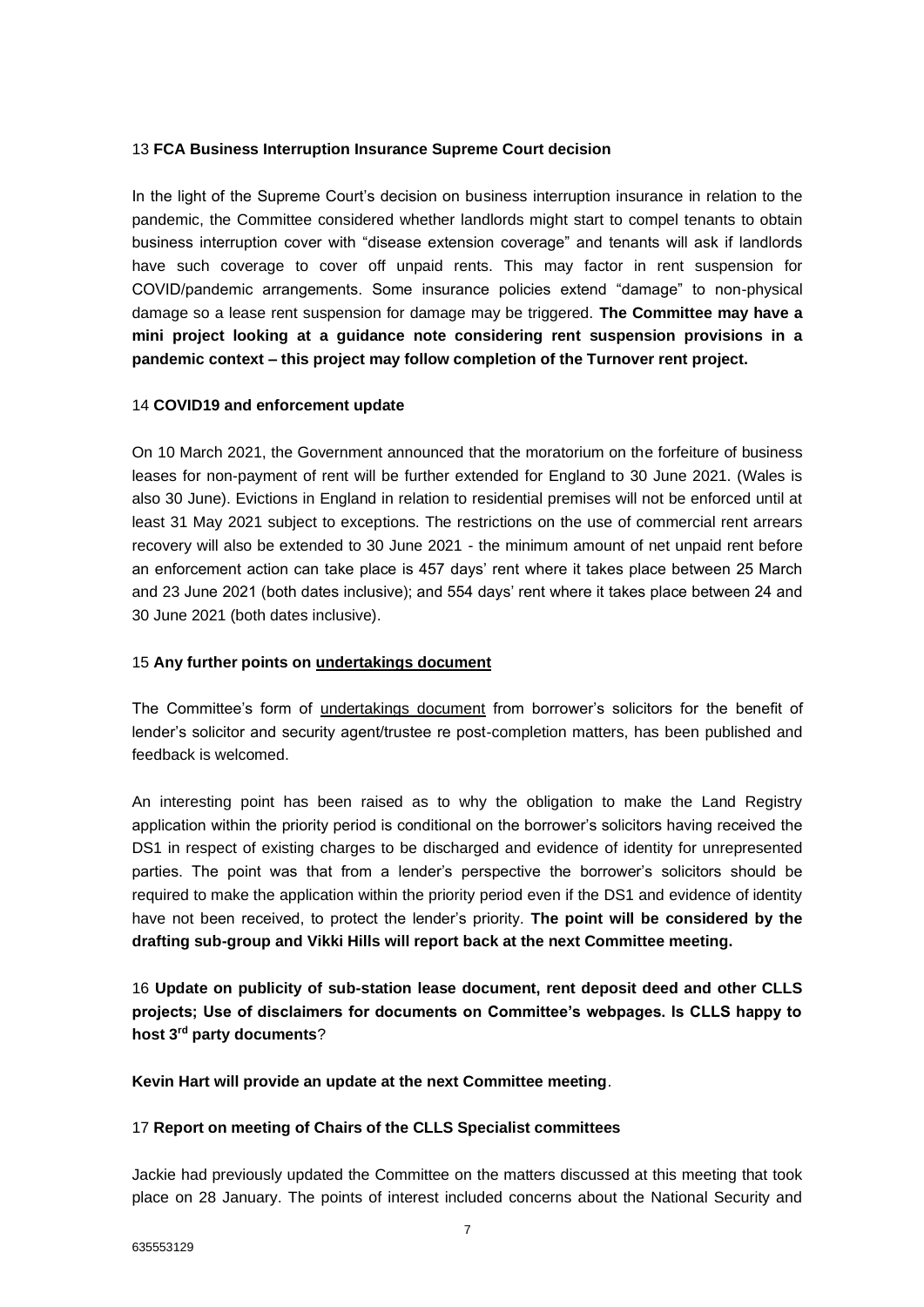Investment Bill; consideration being given to ways that members might be polled to ensure that the right topics are being considered by the CLLS committees; how the CLLS can better engage with the younger members of the profession (there is concern that the work that the Committees do is generally not well enough known). **This will be discussed further at the next Committee meeting.**

### 18 **What the CLLS is doing on Brexit**

Kevin Hart provided an update by email. The International Law Committee has met twice this year and is due to meet again shortly. The Ministers, Alex Chalk and Lord Wolfson, have attended with their civil servants. The topics for discussion have been:

- The TCA with the EU and its consequences for the legal profession in the UK and their clients. The MOJ is interested in the practical effects of the TCA on practitioners and business.
- The MOJ briefed the ILC on progress in negotiating trade agreements with other countries.
- Civil Justice Cooperation: the challenges with adhering to Lugano and the dispute with the EU about the effective date of the UK's adherence to Hague 2005 and the comparative benefits of each.
- Rights of practice, although the MOJ regard this as largely a bi-lateral matter for agreement by Bars in the UK and the EU members.
- Stakeholder engagement: how to organise lobbying in the EU on important points such as adherence to Lugano. Currently the view is that trade and consumer associations' etc. rather than lawyers are the best source of lobbying because they cannot be discounted as speaking in their own self-interest.

## 19 **Suggested changes to the CLLS Opinion**

A PSL has kindly suggested some changes to the Committee's overseas legal opinion (circulated to the Committee). The Committee offered its thanks for the suggested amendments and will consider whether they justify updating the standard at this stage. **Please can members send any comments to Warren?** A working group may be set up to consider this further.

#### 20 **Residential leasehold reforms – placeholder**

There was no discussion on this at the meeting.

### 21 **AOB**

An issue was raised of how best to deal with the retention of deeds in the case of Mercury and DocuSign originals. With regards to the latter, do people create PDF copies or do the originals just exist in the ether somewhere? How does this impact on undertakings to banks/lenders to